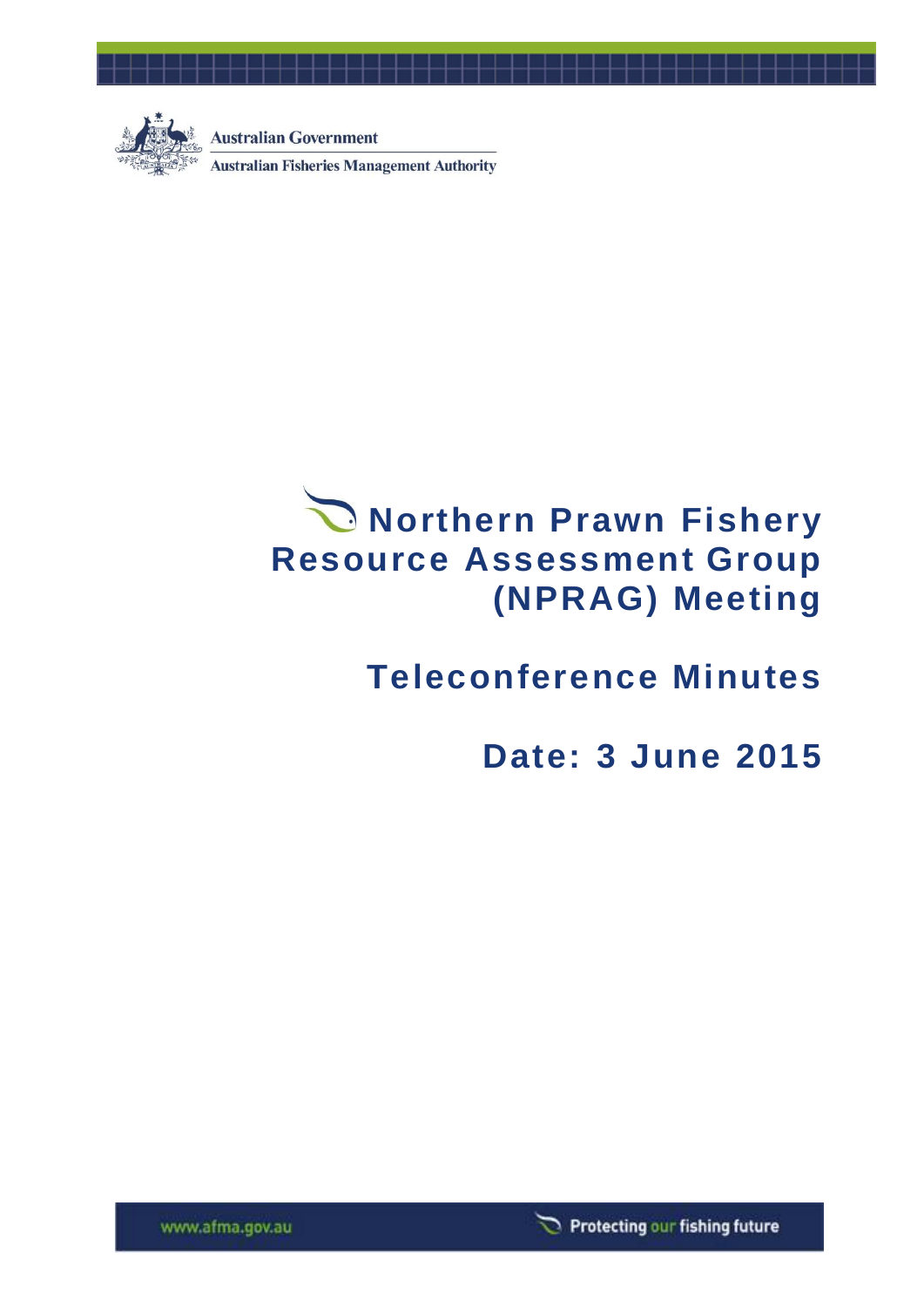| <b>Name</b>                                        | Membership (type i.e. chair etc.) |  |
|----------------------------------------------------|-----------------------------------|--|
| lan Knuckey                                        | Chair                             |  |
| <b>Rik Buckworth</b>                               | Scientific Member - CSIRO         |  |
| David Brewer                                       | Scientific Member - CSIRO         |  |
| Michael O'Brien                                    | <b>Industry Member</b>            |  |
| Phil Robson                                        | <b>Industry Member</b>            |  |
| Malcolm Haddon<br><b>Scientific Member - CSIRO</b> |                                   |  |
| Shane Fava                                         | <b>AFMA Member</b>                |  |
| Don Bromhead                                       | <b>Executive Officer</b>          |  |
| Steve Bolton                                       | Observer - AFMA                   |  |
| Shane Fava                                         | AFMA Member                       |  |
| <b>Renee Bowling</b>                               | Observer - AFMA                   |  |
| Annie Jarrett                                      | Observer - NPFI                   |  |
| <b>Trevor Hutton</b>                               | Observer - CSIRO                  |  |
| Roy Deng                                           | Observer - CSIRO                  |  |
| Robert Curtotti                                    | <b>Observer - ABARES</b>          |  |

## **Attendance**

#### **Minutes**

#### **Agenda Item 1 - Preliminaries**

#### **1.1 Welcome and apologies**

The Northern Prawn Fishery Resource Assessment Group (NPRAG) Chair, Ian Knuckey, opened the meeting noting that the primary focus of the meeting was to discuss the CSIRO-led Expression of Interest "*A Management Strategy Evaluation Comparing the Value of Annual to Biennial Spawner Surveys in the Northern Prawn Fishery*" and the response to that proposal from the AFMA Research Committee.

Apologies were received from Ian Boot and Tom Kompas.

The Chair noted that NPRAG meeting minutes are now being finalized and accepted out of session hence there were no previous minutes to consider at this meeting.

#### **1.2 Adoption of Agenda**

The NPRAG adopted the draft agenda for the meeting (**Attachment 1**).

#### **1.3 Declaration of interests**

The Chair asked that any members or observers present notify the NPRAG of any changes in declared interests to those provided via email the previous week and as identified in **Attachment 2**. No changes in the declared interests were noted. The Chair then asked if there were any *conflicts of interest* relating to Agenda Item 2 (MSE Spawner Survey discussion). Conflicts of interest were noted for: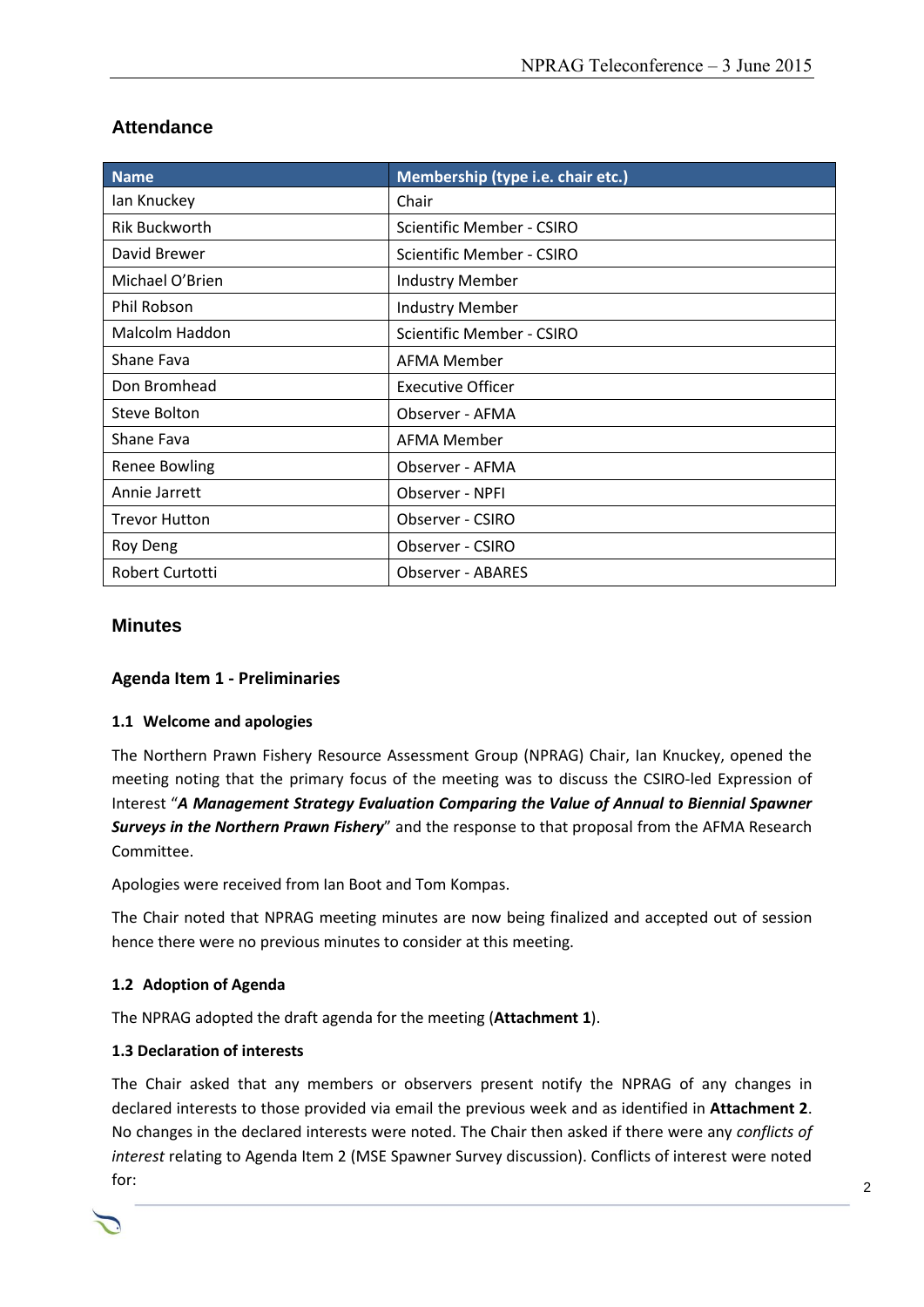- The CSIRO members (David Brewer, Malcolm Haddon and Rik Buckworth) and observers (Trevor Hutton and Roy Deng) in the meeting. CSIRO participates in the spawner survey research and Rik Buckworth in particular, is the Principal Investigator on the research proposal to be discussed by the NPRAG.
- Phil Robson works for Raptis, a company that has been contracted in the past to provide the charter service for the spawner surveys and may provide them in future.
- Industry members and observers (Mike O'Brien and Annie Jarrett). Adoption or rejection of the MSE proposal will impact upon industry levies.
- The Chair, Ian Knuckey, who is involved in Fishery Independent Surveys in other fisheries( not the NPF). This is a conflict due to the ARC recommendation that the NPF MSE proposal be expanded in scope to other fisheries, where Dr Knuckey has FIS research interests and involvement. Dr Knuckey requested that the RAG consider whether it was acceptable that he Chair the meeting and specifically Agenda item 2 and asked that the AFMA member take over the Chairing duty at the point where the expansion of the project to other fisheries is discussed by the RAG.

Each of the above groups/individuals were required to hang up and allow the RAG time to discuss the stated conflicts and how it would be dealt with before phoning back in.

In each case, the NPRAG agreed that the participants should be allowed to participate in the meeting discussions due to their relevant expertise and capacity to contribute to discussions, providing the conflicts of interest are clearly noted in the minutes. Only the AFMA member would have remained if all members with conflicts of interest were excluded.

In relation to chairing duties, the NPRAG agreed that the AFMA member, Shane Fava, would take over the Chair's role for the discussion of whether the project scope should be expanded to other fisheries.

The NPRAG noted that there was a lack of a consistent process for discussing conflicts of interest during teleconferences (specifically), and requested that the EO/AFMA provide a summary of proper process to the NPRAG before the next meeting. It was also noted that the process would be improved if the AFMA teleconference process required that each teleconference participant records their name so the Chair and EO can hear when particular participants join or leave the teleconference.

**Action item 1 –** EO/AFMA to provide NPRAG a written summary of the proper process for dealing with conflicts of interest during teleconferences so that the process runs more smoothly in future meetings.

**Action item 2 –** EO/AFMA to determine if the AFMA teleconference provider is able to record participants names, so that the meeting is automatically notified each time a participant calls in or hangs up.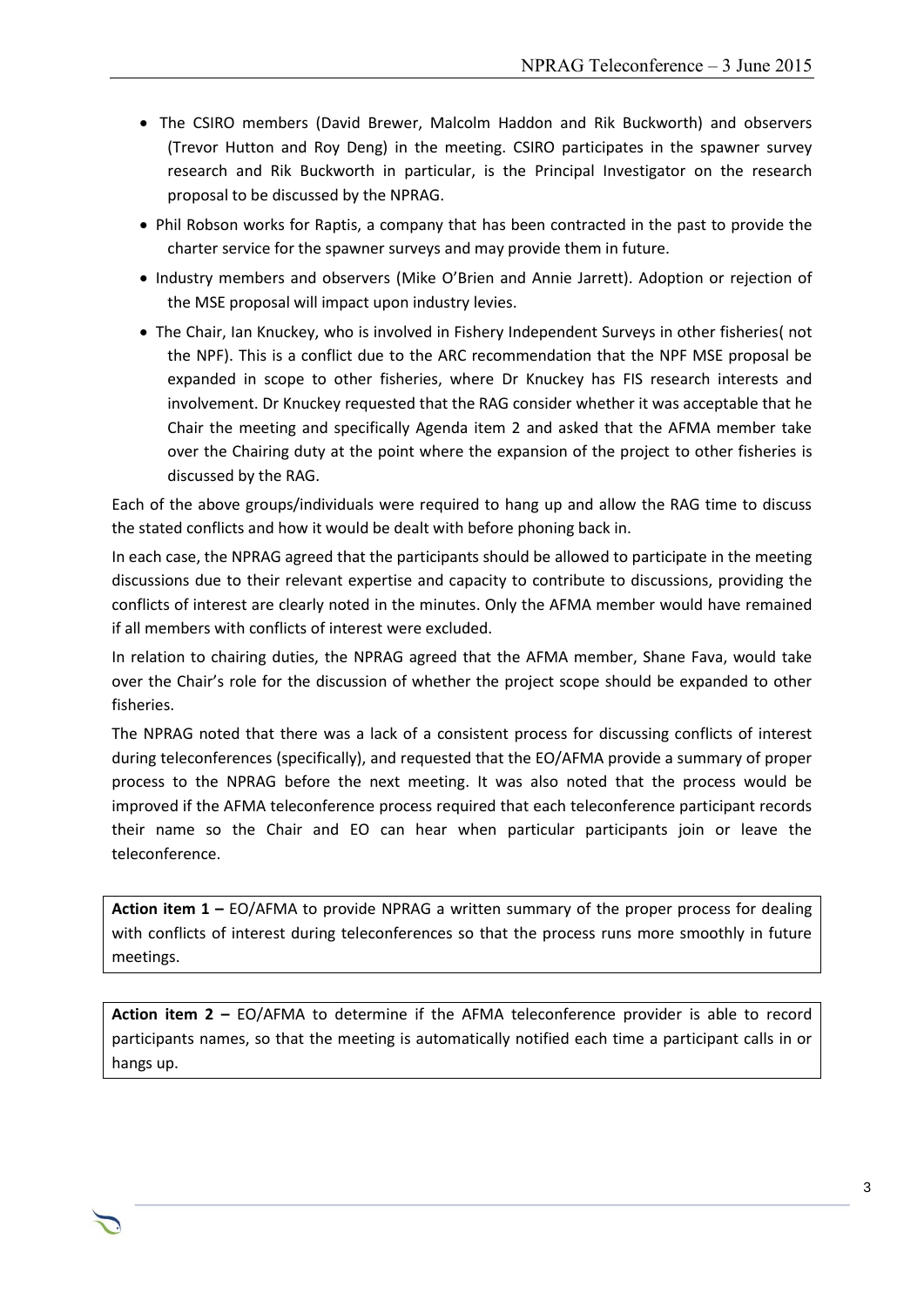## **Agenda Item 2 – CSIRO Expression of Interest "A Management Strategy Evaluation Comparing the Value of Annual to Biennial Spawner Surveys in the Northern Prawn Fishery"**

Dr Buckworth provided some historical background to the MSE EOI. He noted that analyses relevant to determining what frequency of spawning surveys was required for the Tiger Prawn assessment had not previously been undertaken. He noted that the analysis is intended to support evidencebased decision making and that there would be a benefit to the fishery regardless of the end conclusion. If the analysis determined that adopting biennial surveys would be associated with economic trade-offs in profitability (that are greater than the cost of the surveys) or increased uncertainty or risk associated with biological status of the stocks, then the fishery would benefit from continuing annual spawner surveys. If the analysis determined that there was no risk in moving to biennial surveys, then the fishery would gain through reduced levies. However there is also a smaller possibility that the project result might be less clear cut, in which case a level of judgement would be required in making the decision to use biennial or annual spawner surveys.

Dr Buckworth explained that an MSE is used to run repeated simulations across alternate fishery scenarios and evaluate the relative economic performance of the fishery and the frequency with which the limit reference point might be triggered (if surveys were biennial or annual). The intended analysis would be very cost effective because it will build it upon the existing MSE model (rather than developing it from scratch). He stressed that the project provides the basis for AFMA to make an evidence-based decision regarding the required regularity of the spawning surveys. He noted however that the NPRAG had previously determined that the need for the project was lower *relative* to other high priority NPF projects put forward to the ARC.

An industry member asked for clarification as to why the ARC had determined that the proposal was a high priority despite the RAG's advice that it was of a low priority.

The RAG EO clarified that while the ARC relies heavily upon RAG recommendations when assessing EOIs, the ARC will also utilise:

- The expertise of the ARC members themselves. In this case, the ARC members recognised that there is a broader need for this type of analysis in other fisheries and funding efficiencies (across fisheries) might be gained by expanding the scope of the project to other fisheries. This was a key factor in raising the priority of the project.
- Any additional relevant information made available. In this case, information made available by AFMA (after correspondence with CSIRO) indicating that analyses relevant to determining the required frequency of spawning surveys had not previously been undertaken and hence the decision to move to biennial spawning surveys was not evidence based. This also contributed to AFMA and the ARCs conclusion that the priority of the project might be higher.

AFMA clarified that of the five proposals reviewed by the RAG, four of them were supported by the ARC to have full proposals developed. It was estimated that the total cost to industry of these four projects was \$985K. It was requested that AFMA should inform the NPRAG in future of ARC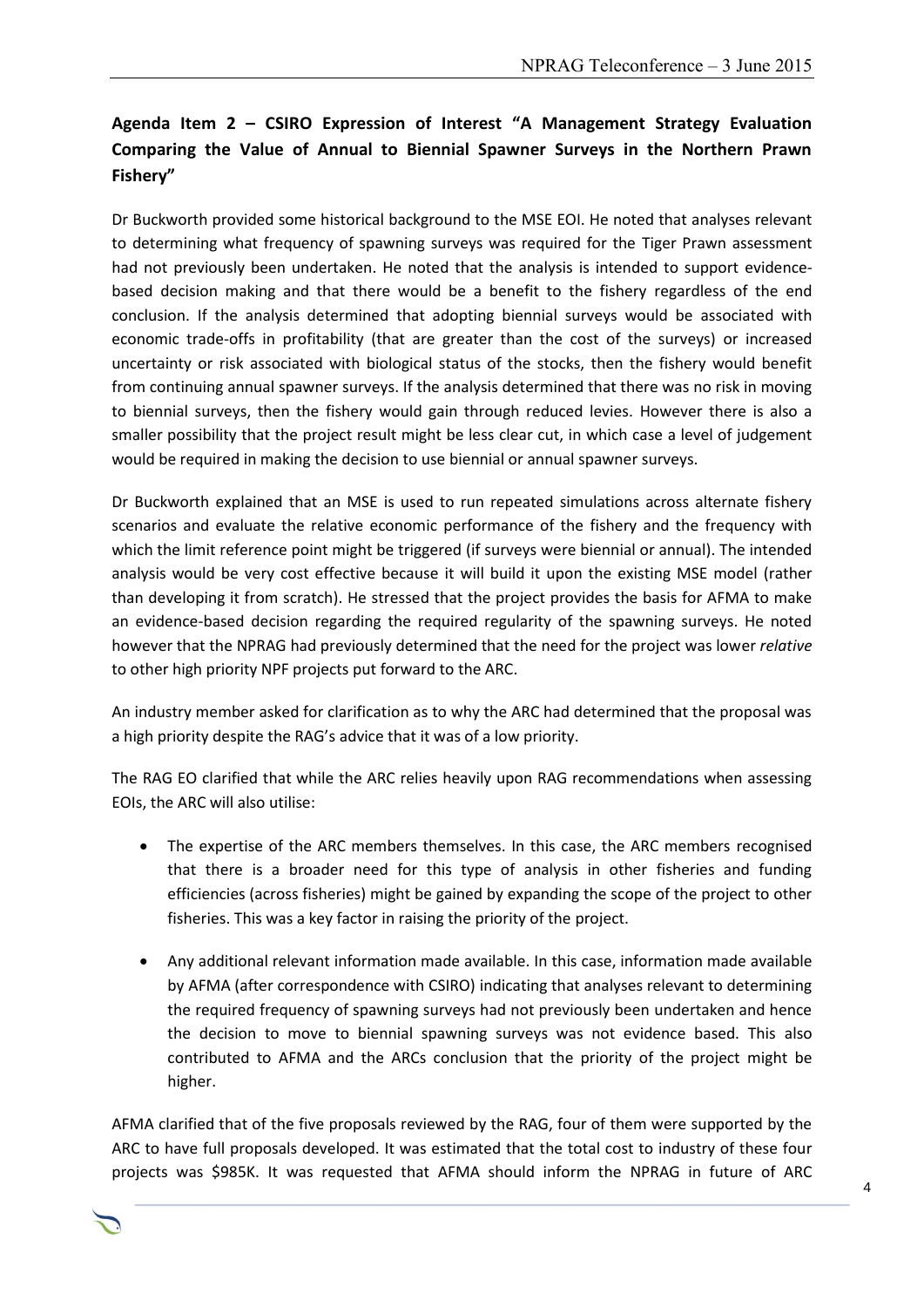recommendations following its review pre-proposals. In this instance, only the project PIs were informed prior to the meeting.

It is uncertain if the ARC would have given the proposal a high priority if it had not deemed it relevant to other fisheries.

An industry observer suggested that proposals considered to be a low priority by the NPRAG should not be put to the ARC in the first place, so as to ensure that only high priority projects are considered for ARC funding. However, an AFMA observer noted that while the ARC takes advice from the NPRAG, AFMA and the ARC can make decisions on research independently of the NPRAG if it feels there is a justified reason to do so.

The Chair asked RAG members to summarise their views on the proposal in light of the discussion and the information paper provided to the NPRAG prior to the meeting.

The RAG noted that while the implications of moving to biennial spawner surveys is not fully understood, the urgency for the work is not high given the very healthy current status of the fishery under an MEY target. In addition to advice provided by the NPRAG previously to the ARC that the MSE proposal was not a high priority relative to other projects that were submitted as expressions of interest, the RAG re-emphasised that there are a range of other issues (i.e. potential weaknesses or improvements required) relating to the NPF assessments which need to be reviewed, and that the relative need for the MSE work should be assessed alongside other potential assessment improvements needed, as part of a continual improvement process. To this end, the RAG had requested at the March 3-4 2015 meeting that CSIRO develop a paper outlining all required improvements to NPF assessments (including any MSE work). The NPRAG intends to review that paper at its next meeting and will use the paper to provide advice on the highest priority assessment and other research issues to be put forward in proposals to the ARC in future funding rounds. The Principal Investigator abstained from commenting, while another scientific member recognised that although it would be useful work, he was comfortable that it was not developed to a full proposal at the current time, pending the results of the prioritisation process later in the year.

The AFMA member, Shane Fava, then took over the Chairing of the meeting (noting Ian Knuckey's previously noted conflict of interest) while the NPRAG considered the ARC's recommendation to expand the scope of the project to other fisheries. Dr Buckworth explained that he had investigated this possibility via extensive consultation with scientists and managers in other relevant fisheries. The overall conclusion from those consultations was that while there was clearly a broader strategic question relating to the frequency and extent of independent surveys across numerous fisheries, there was little likelihood that the methods and code developed for the NPF MSE would be easily and cheaply transferred for use in other fisheries. The stock and fishery dynamics and assessment models in those fisheries simply differ too much to allow this. He suggested that AFMA scope a separate strategic research project to address this matter across fisheries. A scientific member supported Dr Buckworth's views and indicated that transferring code modules was not impossible but would incur a lot of work and large cost.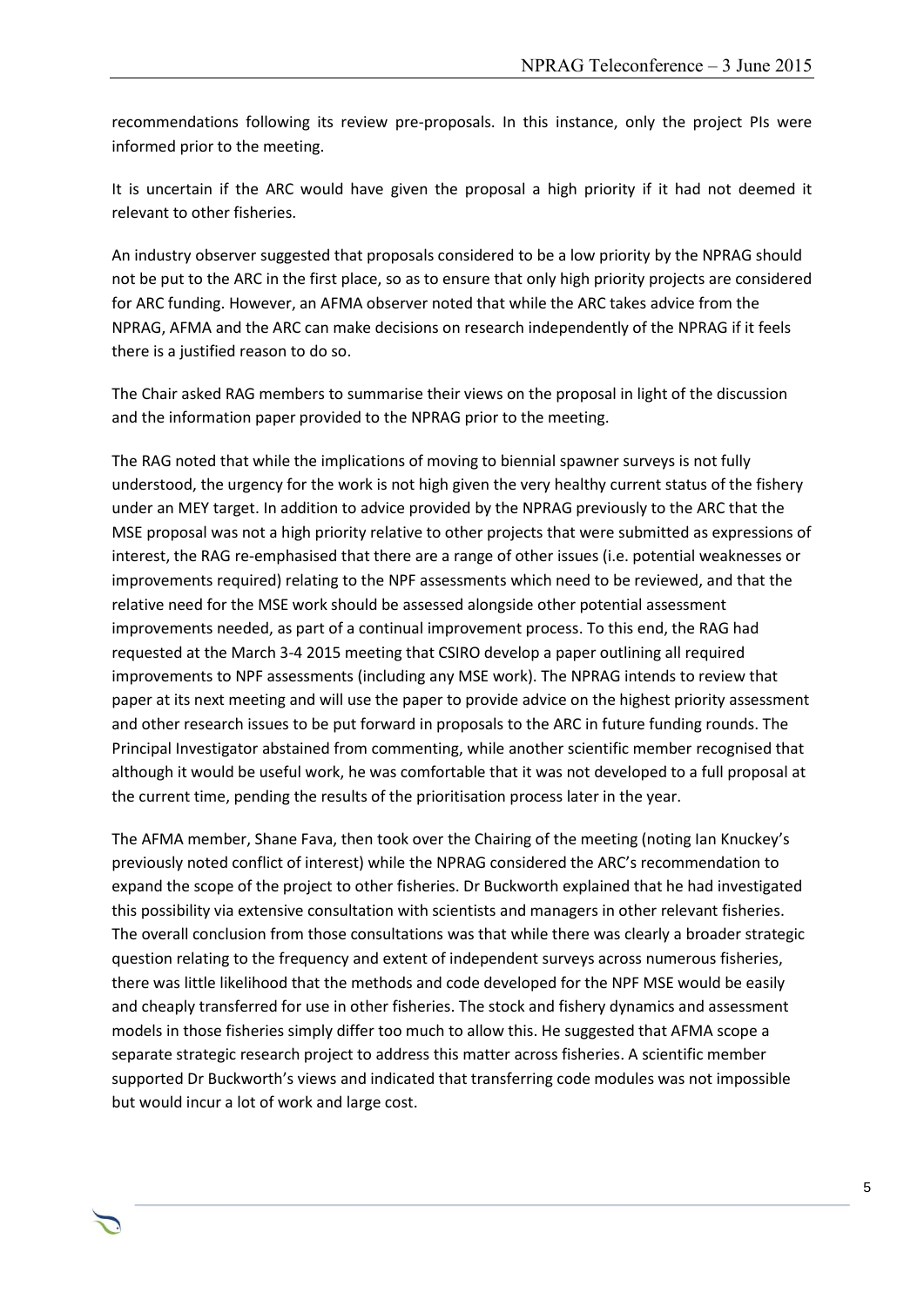Dr Buckworth indicated that CSIRO intends holding a half day in-house workshop on the subject of the extent and frequency of independent surveys and may suggest to AFMAthat they might look to organise a national workshop on the topic.

Ian Knuckey agreed that while the general issue was a very important one in other fisheries, it was not a high priority for the NPF and developing a combined project (with the NPF and other fisheries) may not be wise. He suggested that the NPF has a process for identifying research priorities and the current MSE proposal's priority should continue to be assessed within that framework.

#### **Next meeting**

It was agreed that the date for the next meeting would be discussed via email out of session. There was no other business and the Chair closed the meeting at 2:05pm.

Chair Rob Lewis c/- Executive Officer Tony Kingston, 155 Faulkland Rd, Gloucester NSW 2422

**Signed (Chairperson):**

**Date:**

#### **List of Attachments**

- 1) NPRAG 3 June 2015 Annotated Agenda
- 2) NPRAG 3 June 2015 Declared Interests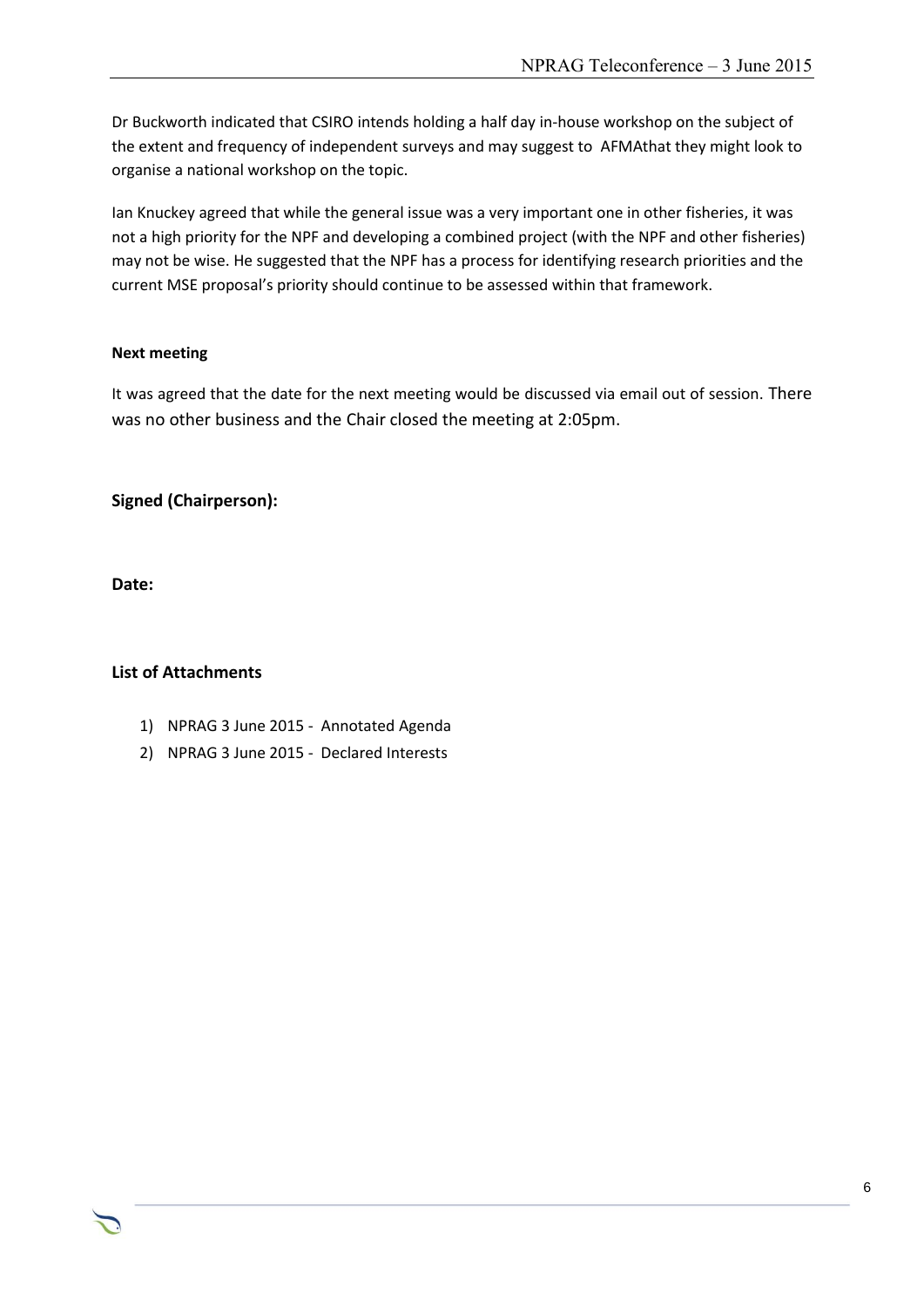### **Attachment 1**

### **NPRAG Teleconference Agenda**

#### **3 June 2015**

#### **1:00pm – 2:00pm (Canberra time)**

#### **Phone in details**

Toll Free Number: 1800 153 721

Participant PIN Code: 667768

| Item |                                                                                                                                      | <b>Responsibility</b> | Paper |
|------|--------------------------------------------------------------------------------------------------------------------------------------|-----------------------|-------|
| 1.   | Introduction/ Meeting Management<br>Welcome<br>$\bullet$<br>Adoption of agenda<br>$\bullet$<br>Declaration of interests<br>$\bullet$ | Chair                 | Yes   |
| 2.   | Spawner Survey MSE proposal<br>ARC recommendation<br>Further background information<br>$\bullet$<br>Advice to ARC<br>$\bullet$       | <b>CSIRO</b>          | Yes   |
| 3.   | Other business                                                                                                                       |                       | No    |

| <b>Confirmed attendees:</b> | lan Knuckey<br>David Brewer<br>Phil Robson<br>Mike O'Brien<br>Roy Dena | <b>Rik Buckworth</b><br>Shane Fava<br>Malcolm Haddon<br>Don Bromhead |
|-----------------------------|------------------------------------------------------------------------|----------------------------------------------------------------------|
| <b>Observers</b>            | <b>Trevor Hutton</b><br>Rob Curtotti<br>Annie Jarrett                  |                                                                      |
| <b>Apologies</b>            | lan Boot<br>Tom Kompas                                                 |                                                                      |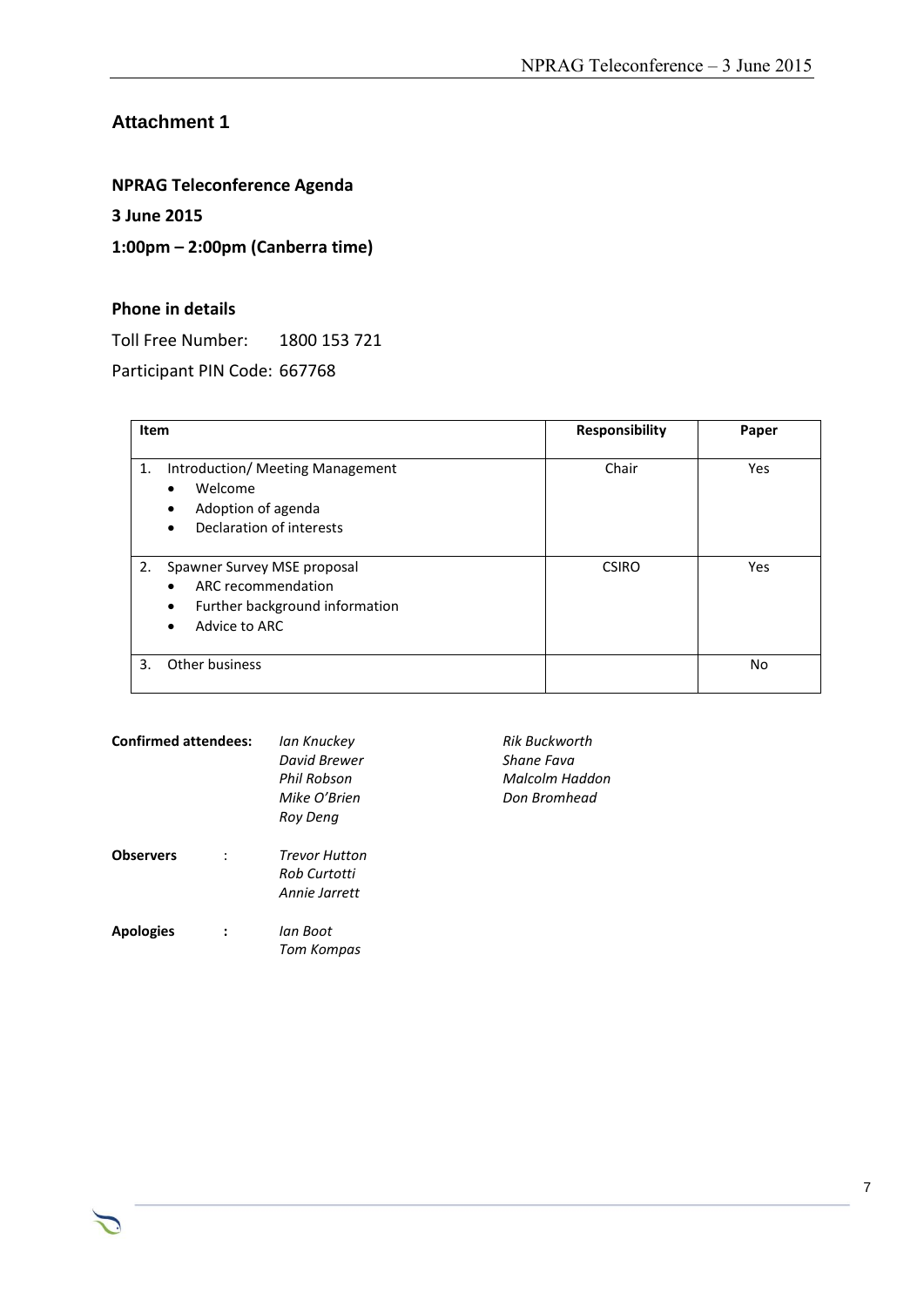## **Attachment 2**

つ

## **NPRAG Declared Interests**

| <b>Name</b>                                              | <b>Membership</b>                | <b>Interest Declared</b>                                                                                                                                                                                                                      |
|----------------------------------------------------------|----------------------------------|-----------------------------------------------------------------------------------------------------------------------------------------------------------------------------------------------------------------------------------------------|
| lan Knuckey                                              | Chair                            | Fishwell Consulting has applied (via EOI) to<br>provide 8-10 observer days monitoring the tiger<br>prawn fishery. Company is associated with<br>electronic logbooks. Will review role as Chair<br>should research applications be successful. |
| <b>Rik Buckworth</b><br><b>Scientific Member - CSIRO</b> |                                  | Research provider involved particularly in stock<br>assessment research in NPF. Has in the past and<br>may in future seek and receive funding for<br>research in the fishery.                                                                 |
| David Brewer                                             | <b>Scientific Member - CSIRO</b> | Research provider. Has in the past and may in<br>future seek and receive funding for research in the<br>fishery.                                                                                                                              |
| Malcolm Haddon                                           | <b>Scientific Member - CSIRO</b> | Research provider. Doesn't partake directly in<br>research in the NPF however.                                                                                                                                                                |
| Michael O'Brien                                          | <b>Industry Member</b>           | Employee of a company that owns statutory<br>fishing rights (SFRs) in the NPF.                                                                                                                                                                |
| lan Boot*                                                | <b>Industry Member</b>           | Managing Director of Austfish, a company which<br>operates 4 NPF vessels. Has a commercial interest<br>in the fishery.                                                                                                                        |
| Phil Robson                                              | <b>Industry Member</b>           | Employee of A Raptis and Sons, responsible for<br>managing 12 NPF vessels. Has provided charter for<br>scientific surveys in NPF in the past and may in<br>future.                                                                            |
| Shane Fava                                               | <b>AFMA Member</b>               | No pecuniary interest in the fishery                                                                                                                                                                                                          |
| Tom Kompas*                                              | Economic Member - ANU            | Research provider. Has in the past and may in<br>future seek and receive funding for research in the<br>fishery.                                                                                                                              |
| Don Bromhead                                             | <b>Executive Officer</b>         | No pecuniary interest in the fishery                                                                                                                                                                                                          |
|                                                          | a/g AFMA member                  |                                                                                                                                                                                                                                               |
| Steve Bolton                                             | Observer - AFMA                  | No pecuniary interest in the fishery                                                                                                                                                                                                          |
| <b>Renee Bowling</b>                                     | Observer - AFMA                  | No pecuniary interest in the fishery                                                                                                                                                                                                          |
| Annie Jarrett                                            | Observer - NPFI                  | CEO NPFI. Some research items are of relevance<br>to NPFI                                                                                                                                                                                     |
| Adrianne Laird*                                          | Observer - NPFI                  | Employed as contractor by NPFI.                                                                                                                                                                                                               |
| Roy Deng                                                 | Observer - CSIRO                 | Research provider involved particularly in stock<br>assessment research in NPF. Has in the past and<br>may in future seek and receive funding for<br>research in the fishery.                                                                 |